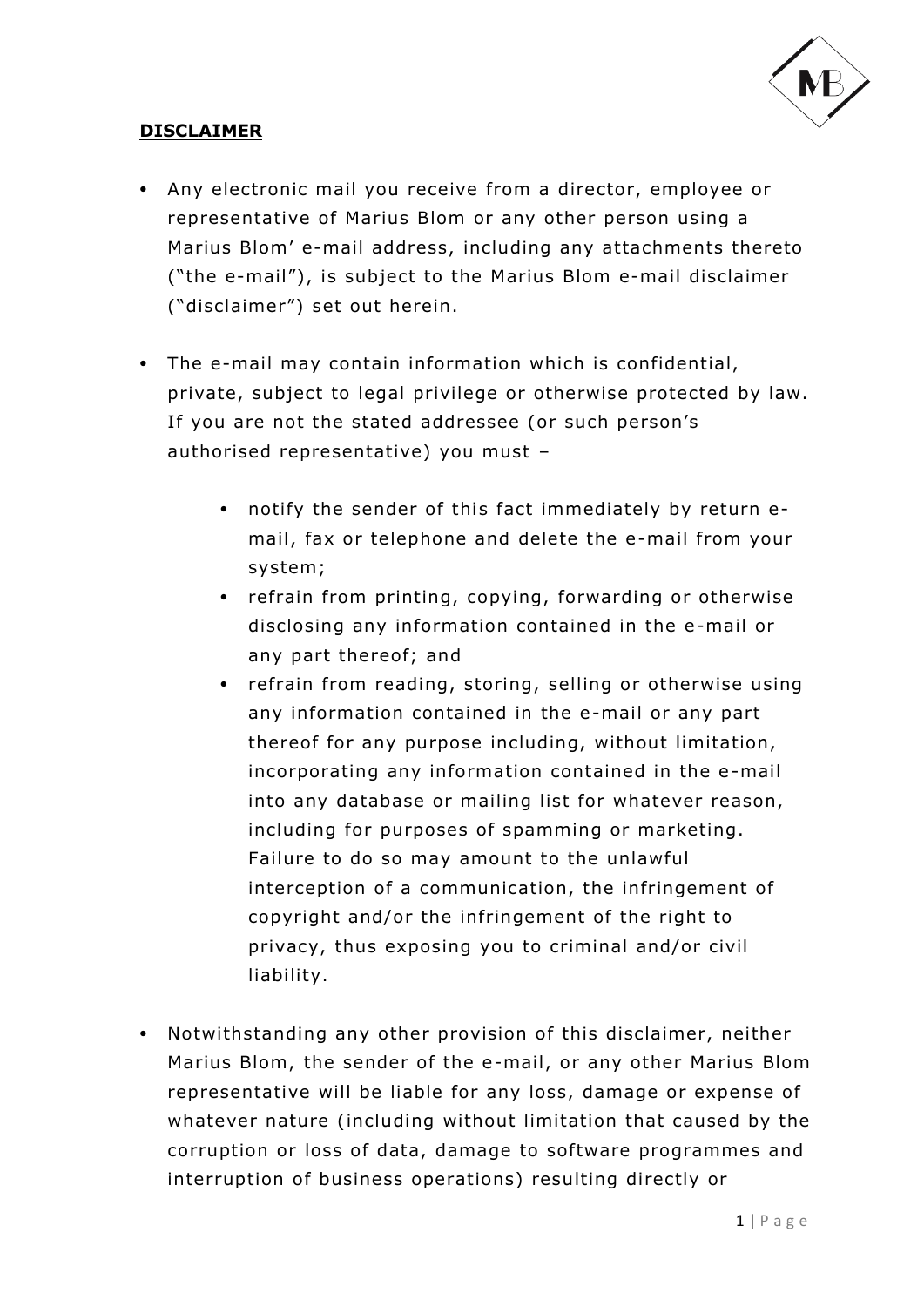

indirectly from the transmission of the e-mail (including without limitation any malicious software code or viruses transmitted together with the e-mail, or any corruption to or loss of data contained in the e-mail).

- The views and opinions expressed in the e-mail do not necessarily reflect the views and opinions of Marius Blom. In particular, no Marius Blom representative or employee may send –
	- unsolicited commercial messages ("spam");
	- messages that infringe any third party's intellectual property rights (including copyright trademarks) or other rights ("infringing content"); or
	- messages containing content that is offensive, derogatory, racist, defamatory or otherwise unlawful ("o ffensive content").

If the e-mail constitutes spam, contains infringing content or offensive content, or was otherwise sent for purposes unrelated to the official business of Marius Blom, that e-mail is contrary to Marius Blom electronic communications policy and falls outside the scope of employment of the individual concerned and Marius Blom will not be liable for any loss, damage or expense of whatever nature resulting therefrom.

- Marius Blom Inc reserves the right to read, monitor, access, block, delete, copy or otherwise intercept any e-mail transmitted to or from the Marius Blom mail servers.
- Where the time or date on which the e-mail was transmitted is in issue, unless the content thereof expressly provides otherwise, Marius Blom will be deemed to have –
	- sent the e-mail once reflected in our log files as "sent" on our mail servers; and